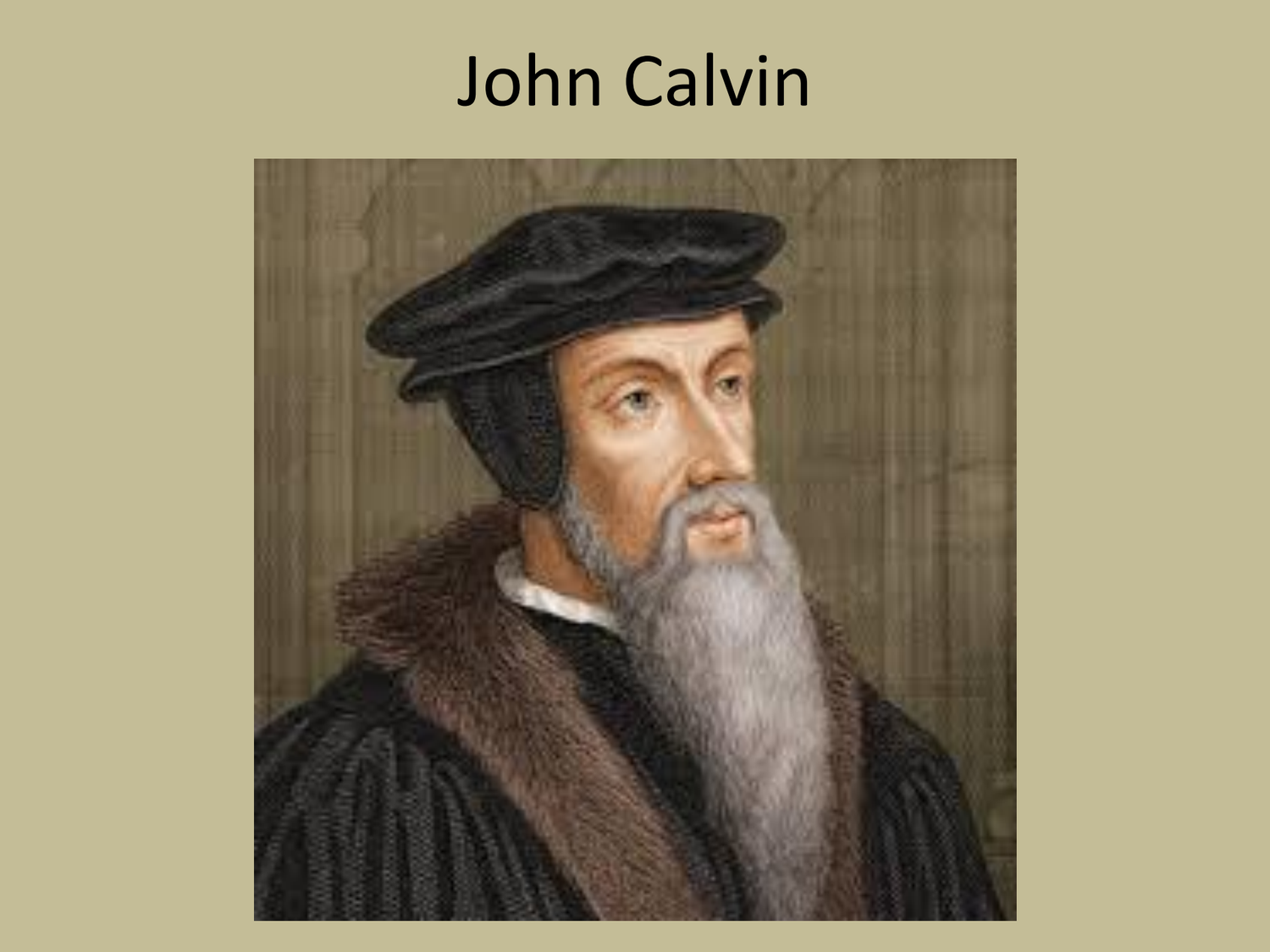#### A sacrament has five dimensions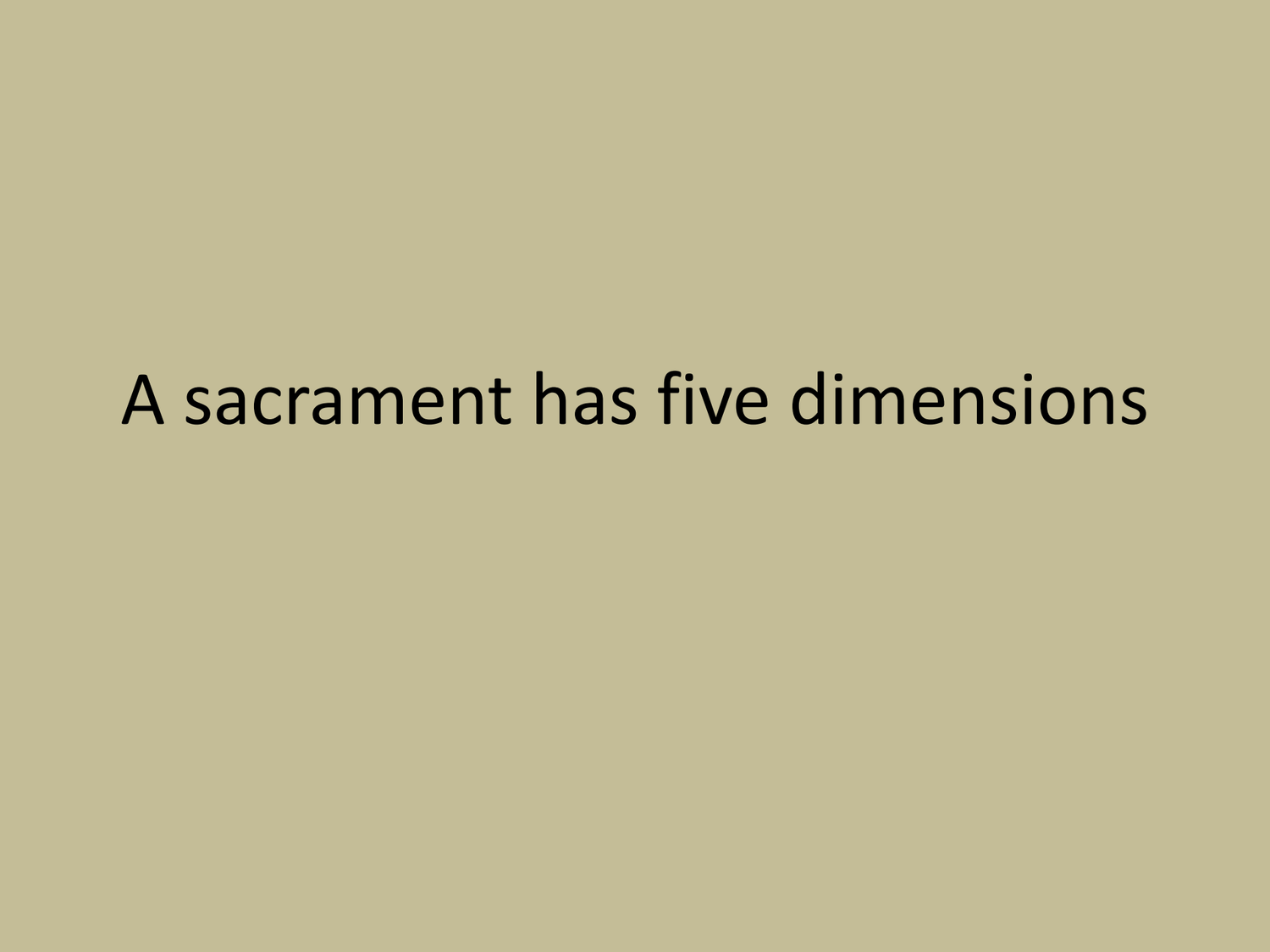### 1. Visible signs and actions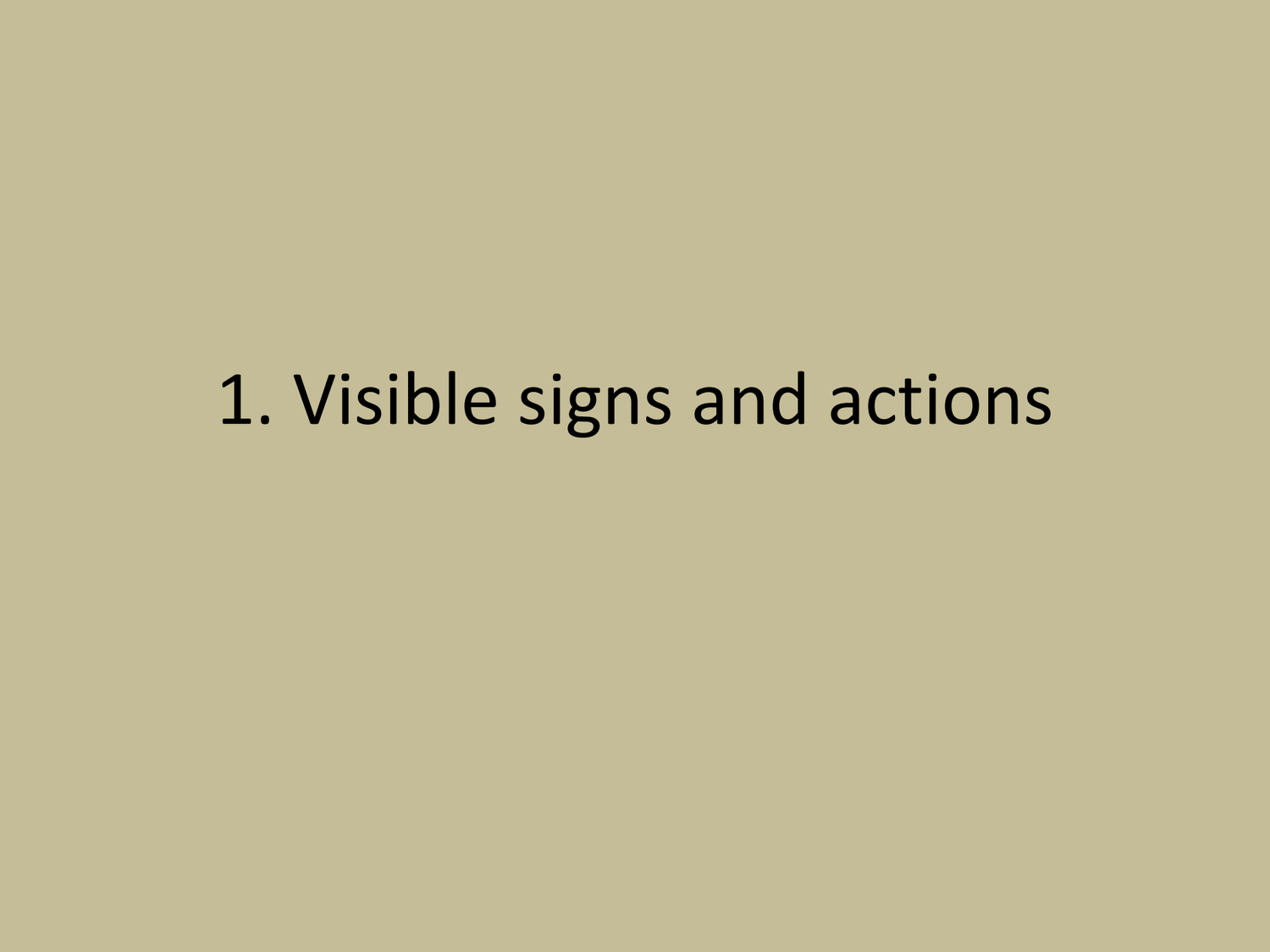#### Water that touches a body

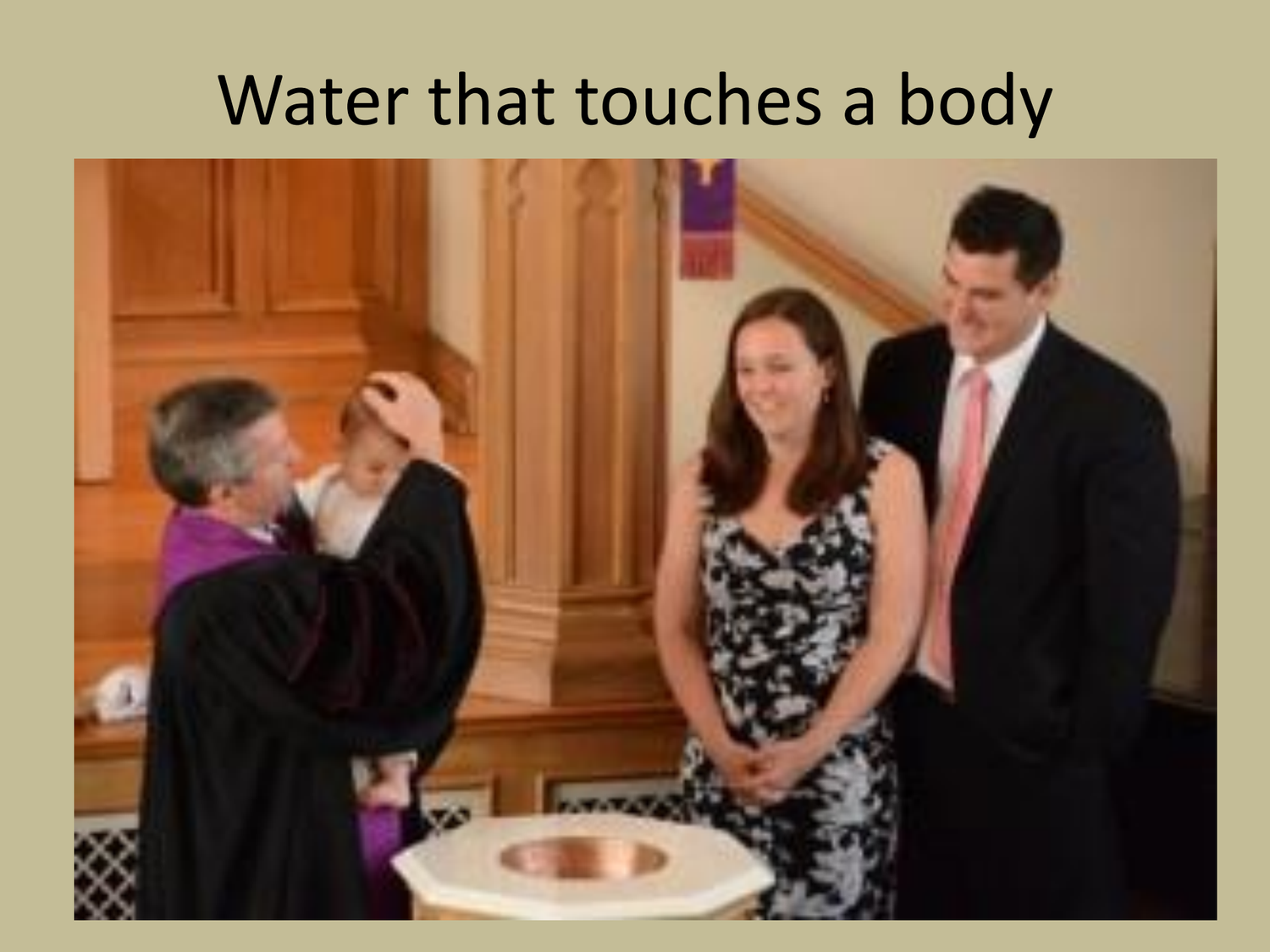#### 2. God's promises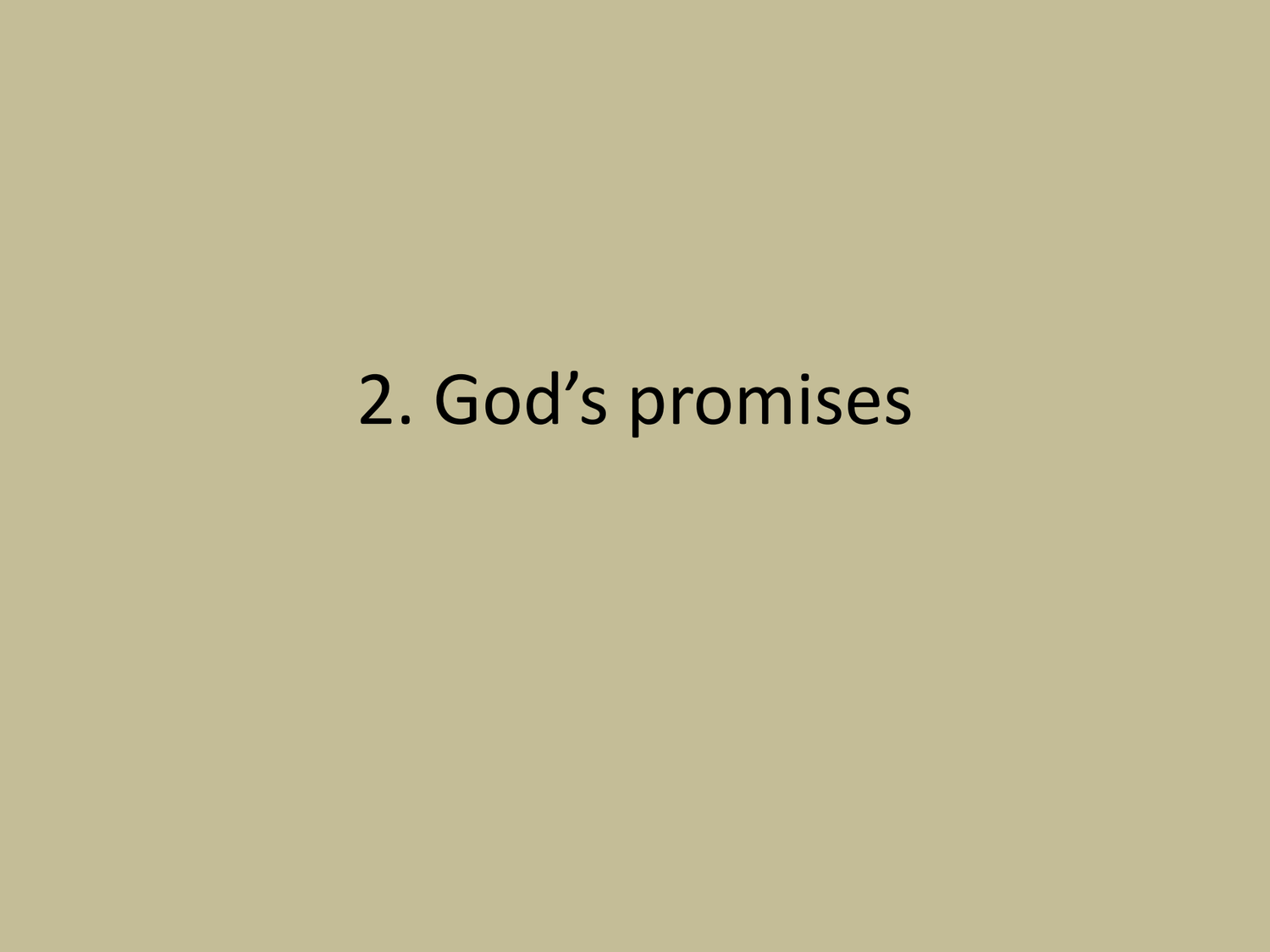#### Forgiveness of sins

"The first thing that the Lord sets out for us is that baptism should be a token and proof of our cleansing . . . it is like a sealed document to confirm to us that all our sins are abolished, remitted, and effaced"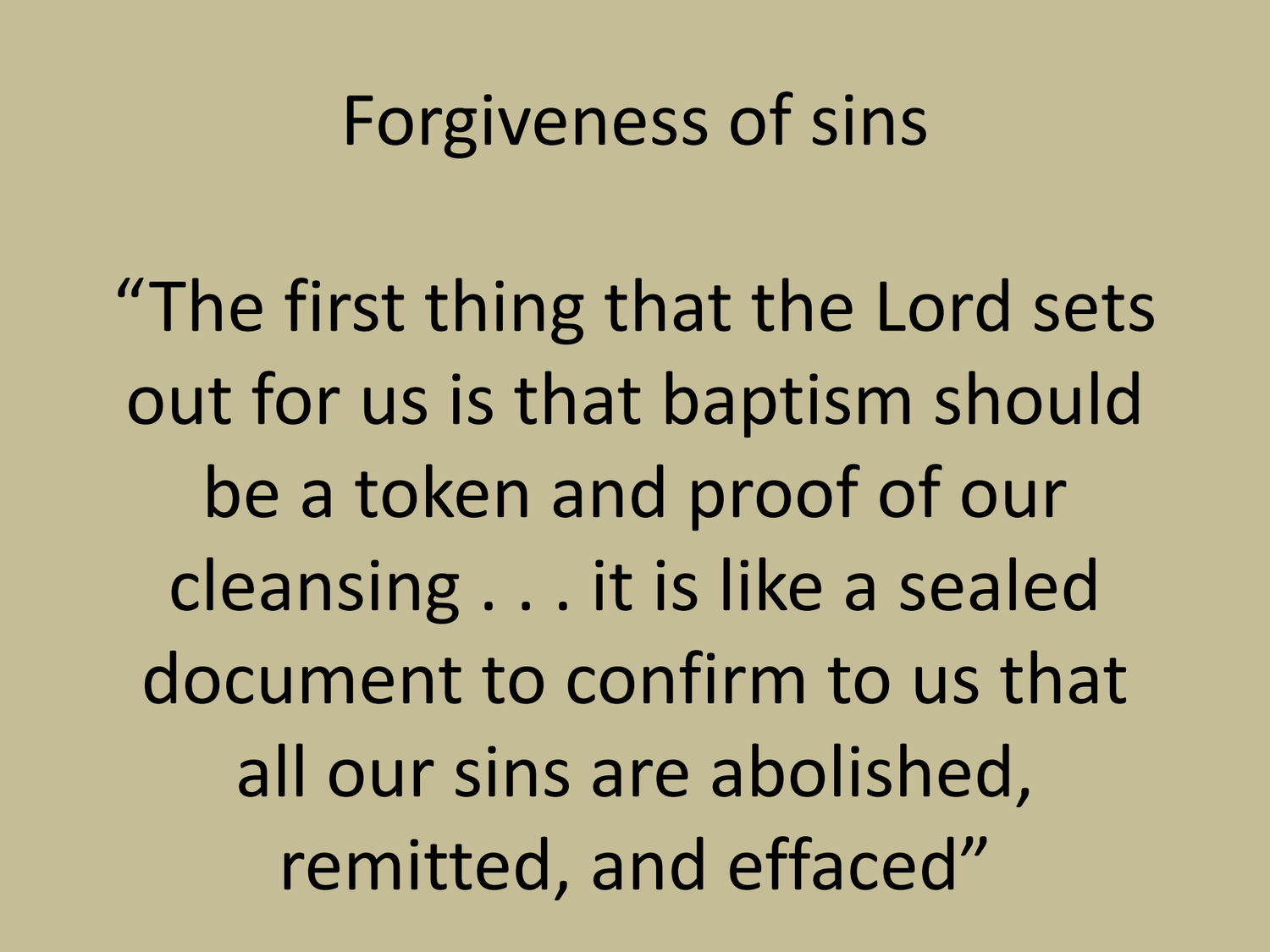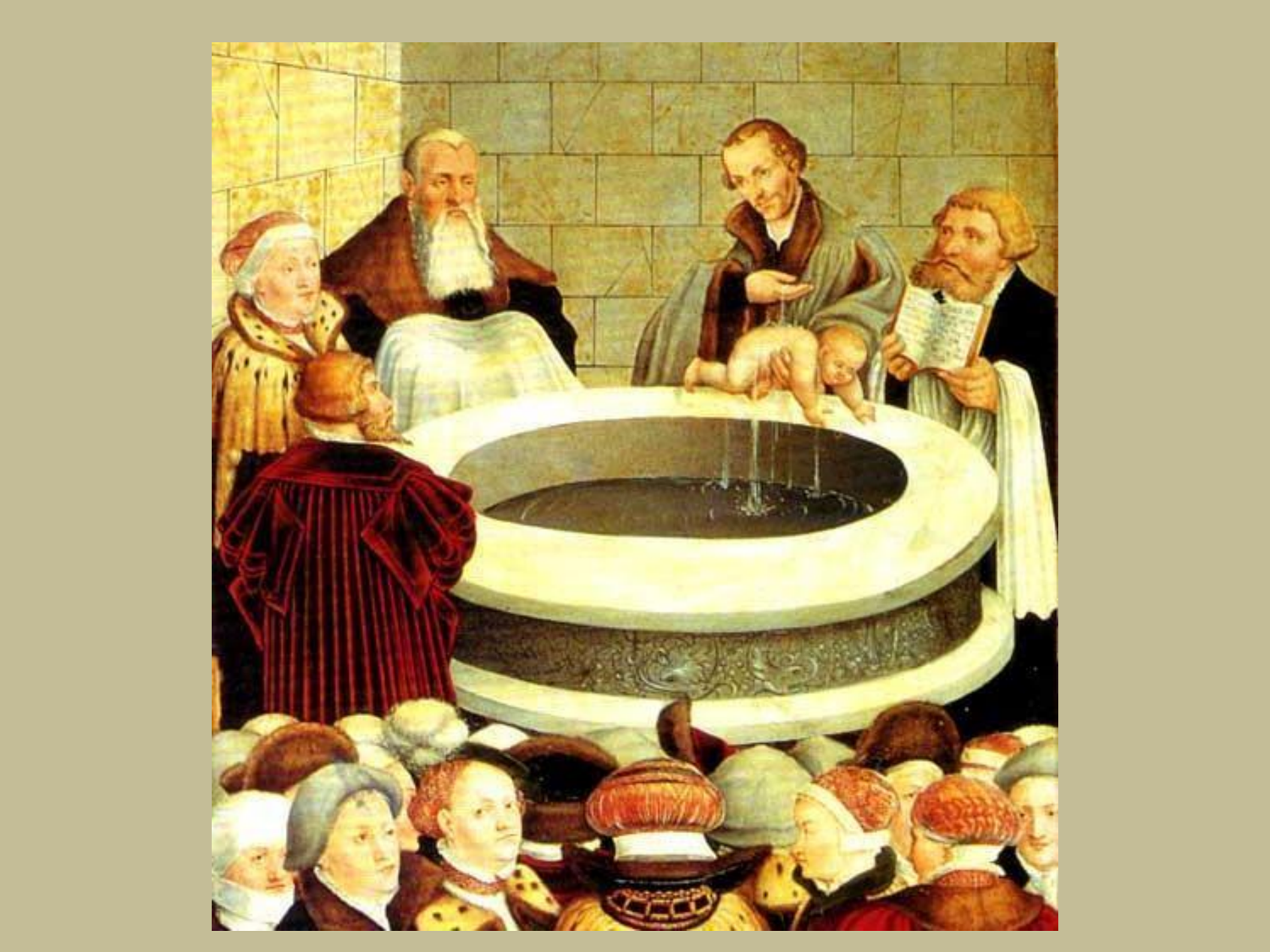### Dying and rising with Christ

Baptism also brings another benefit, for it shows us our mortification in Christ, and new life in him"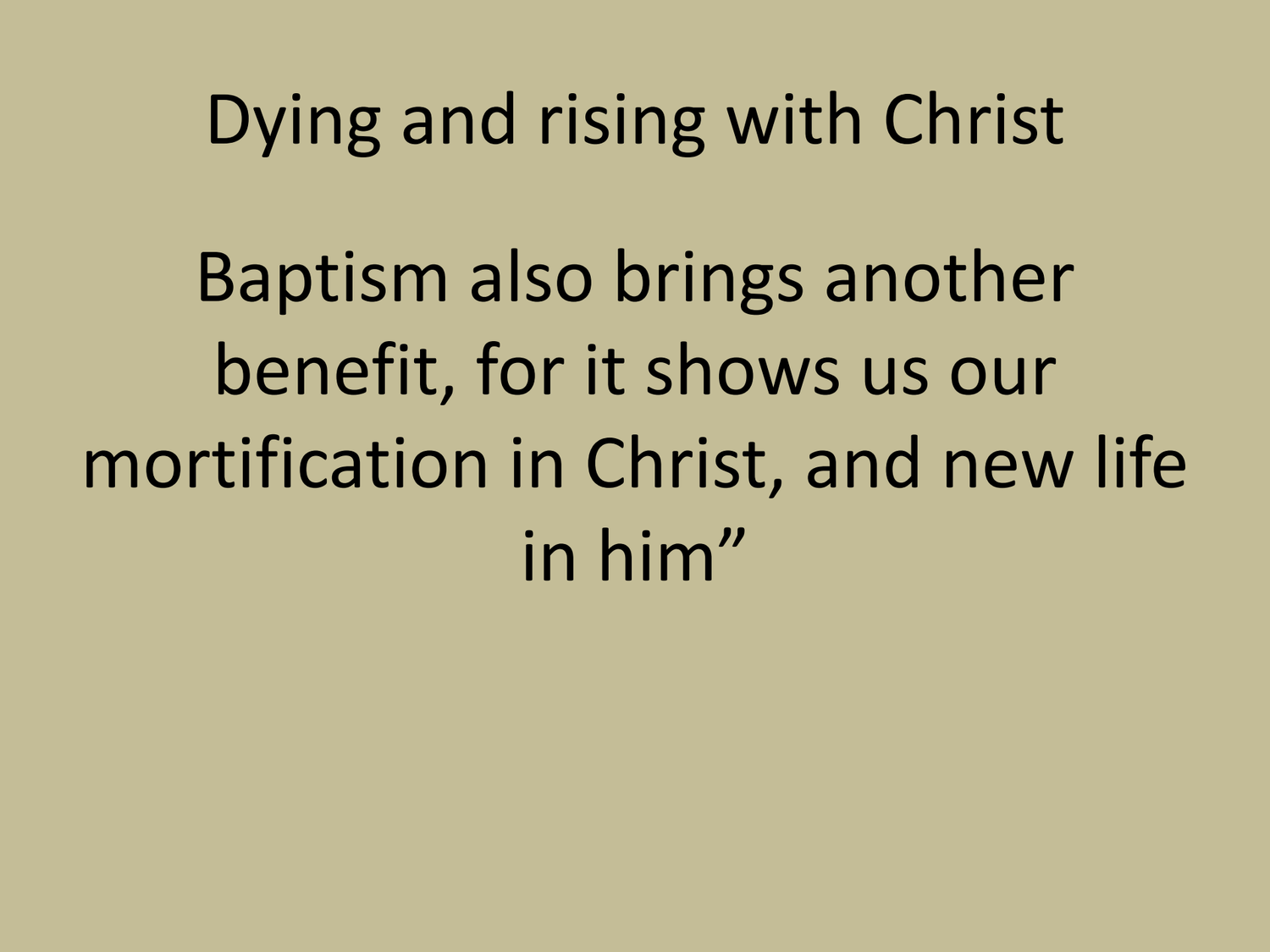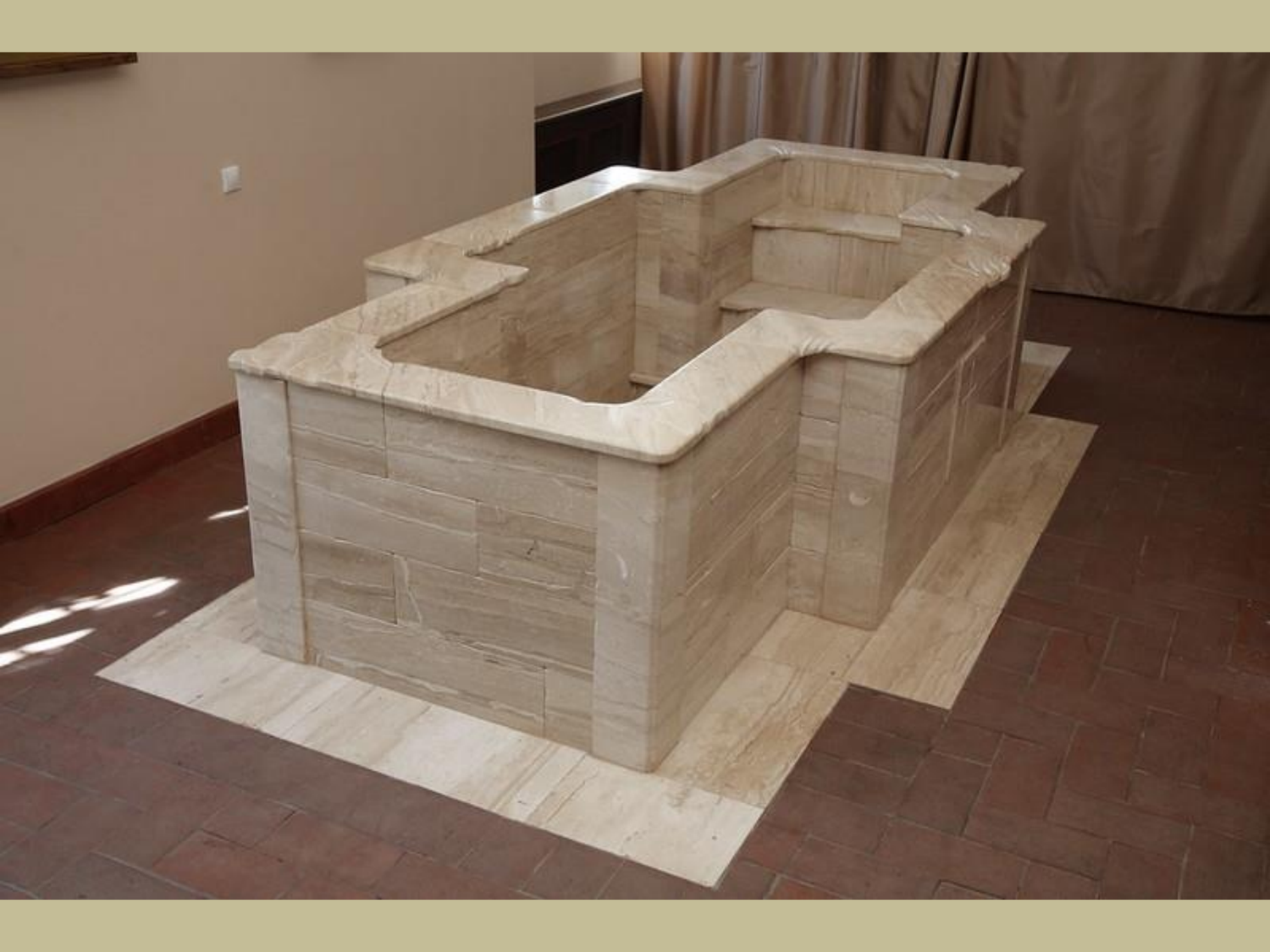### New identity in Christ

"We are children of God from the fact that we put on Christ"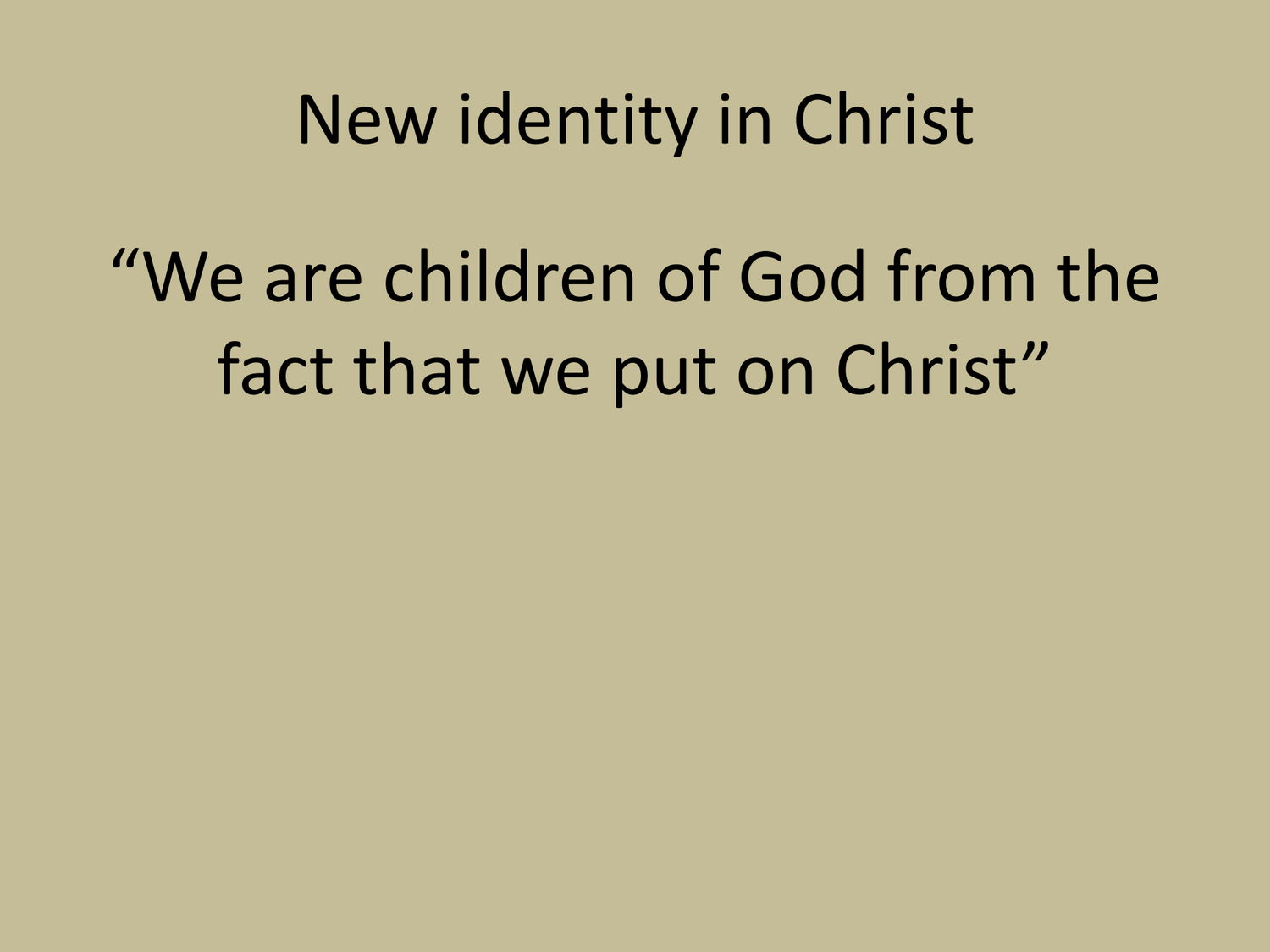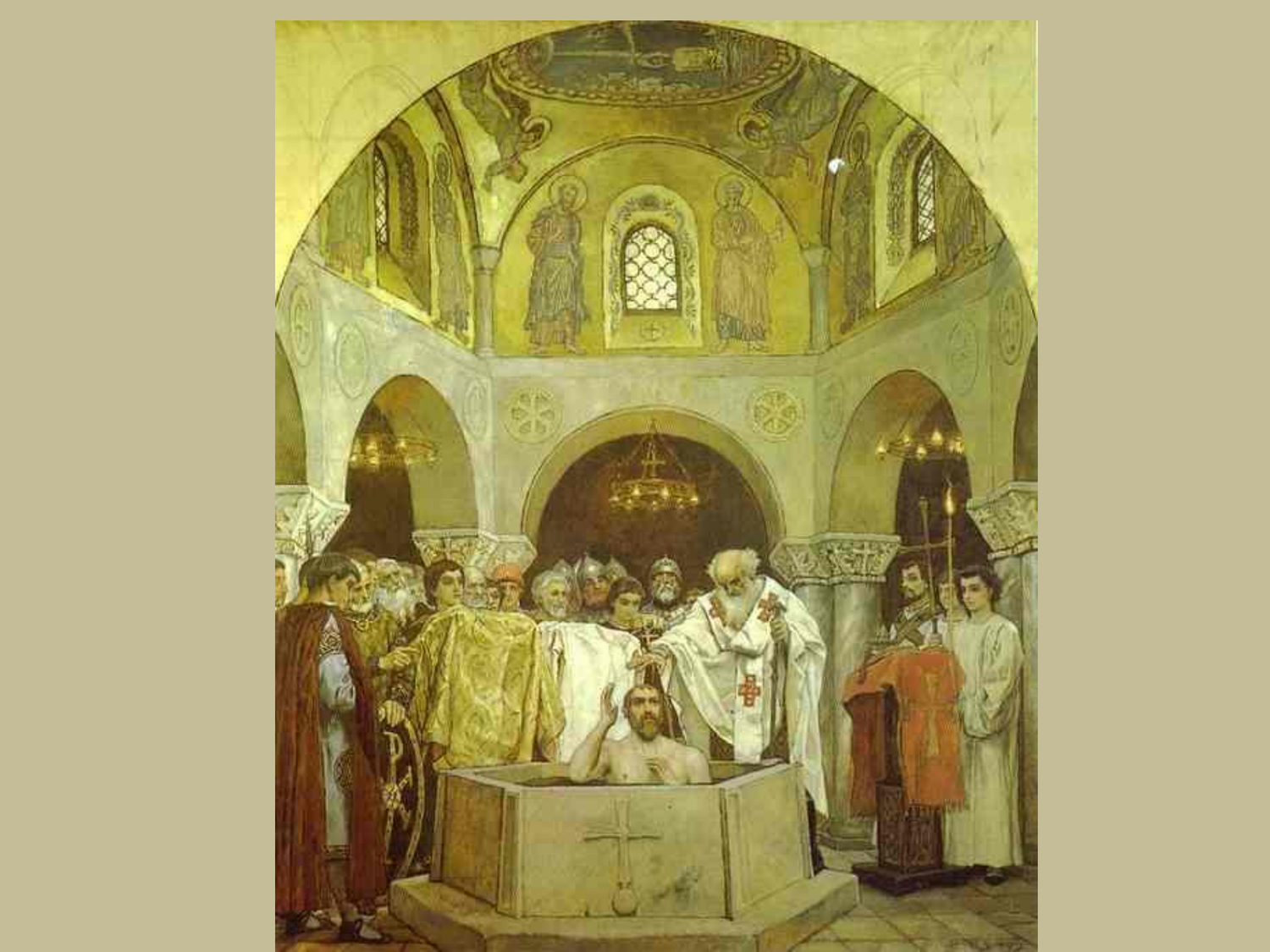### 3. To strengthen our weak faith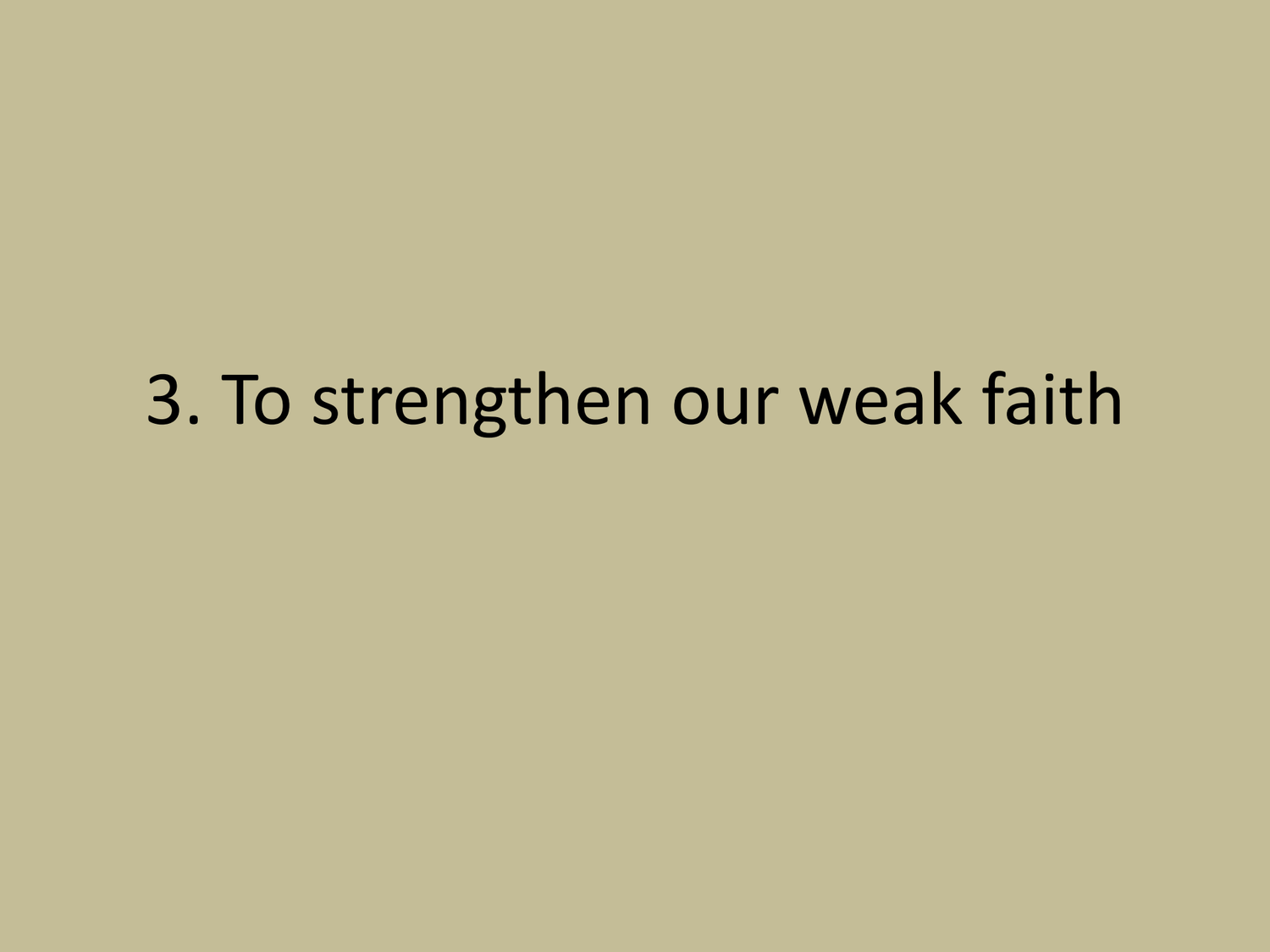"As often as we fall away, we ought to recall the memory of our baptism and fortify our mind with it, that we may always be sure and confident of the forgiveness of sins"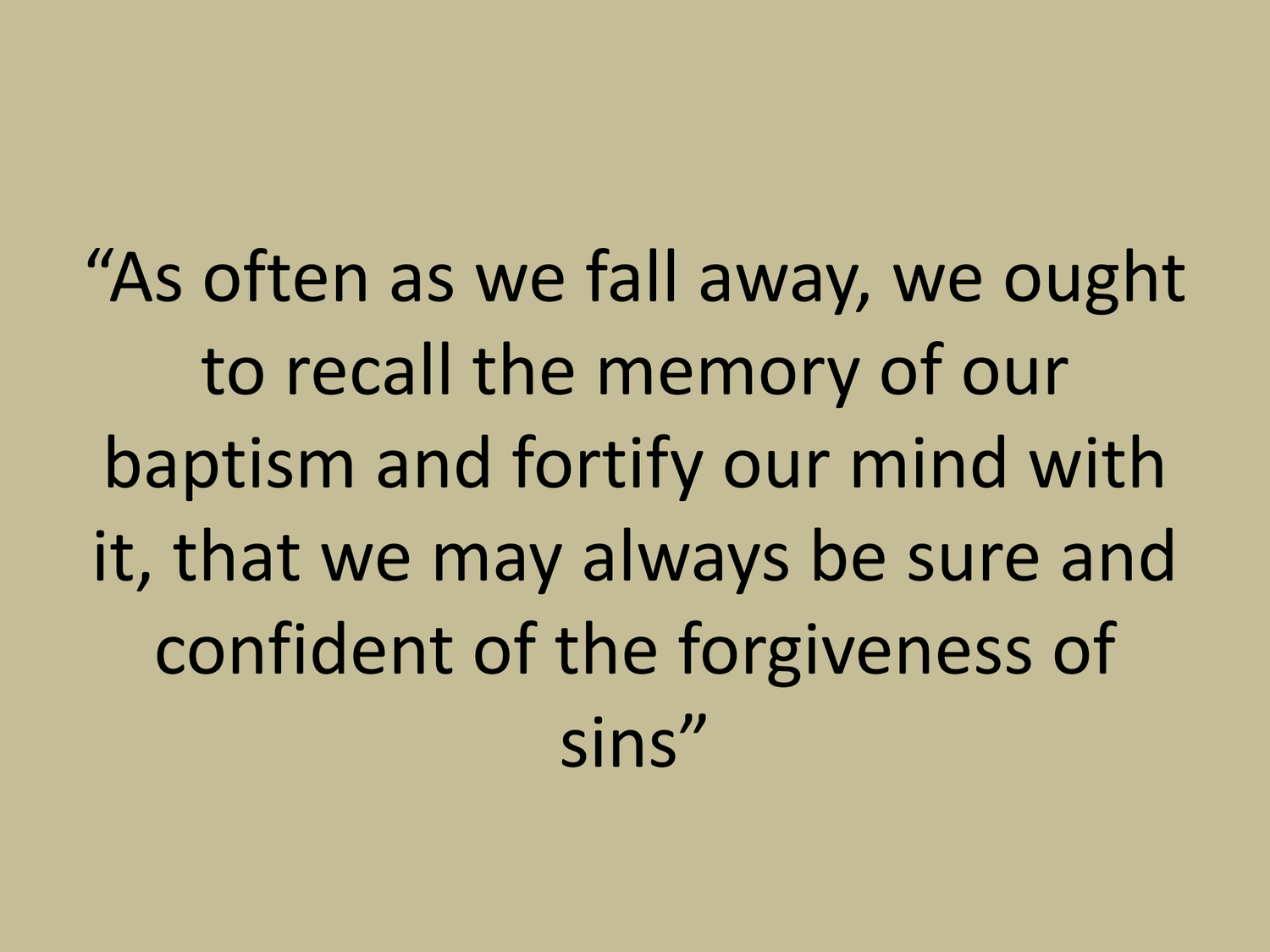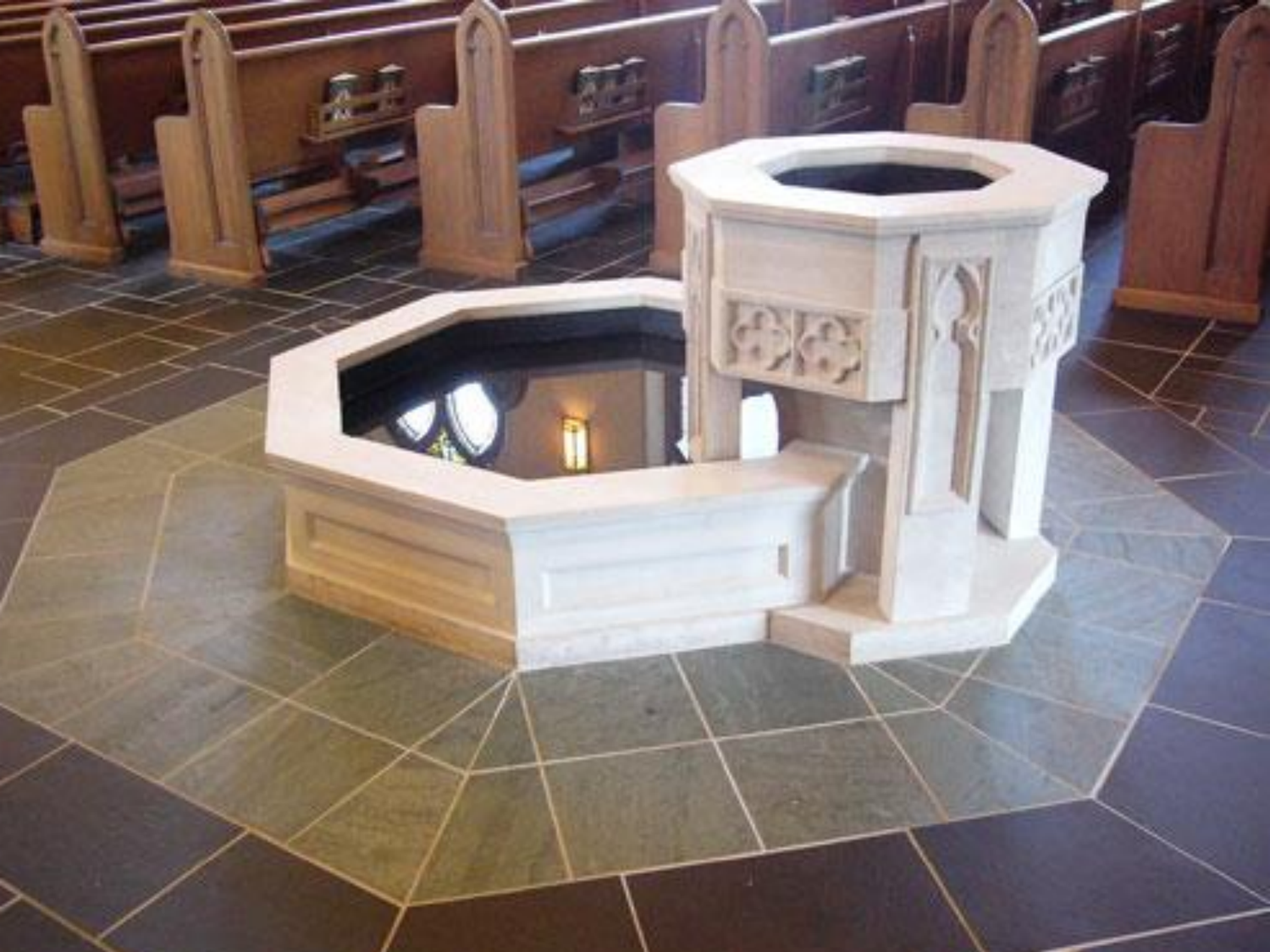# 4. Our declaration of allegiance to Christ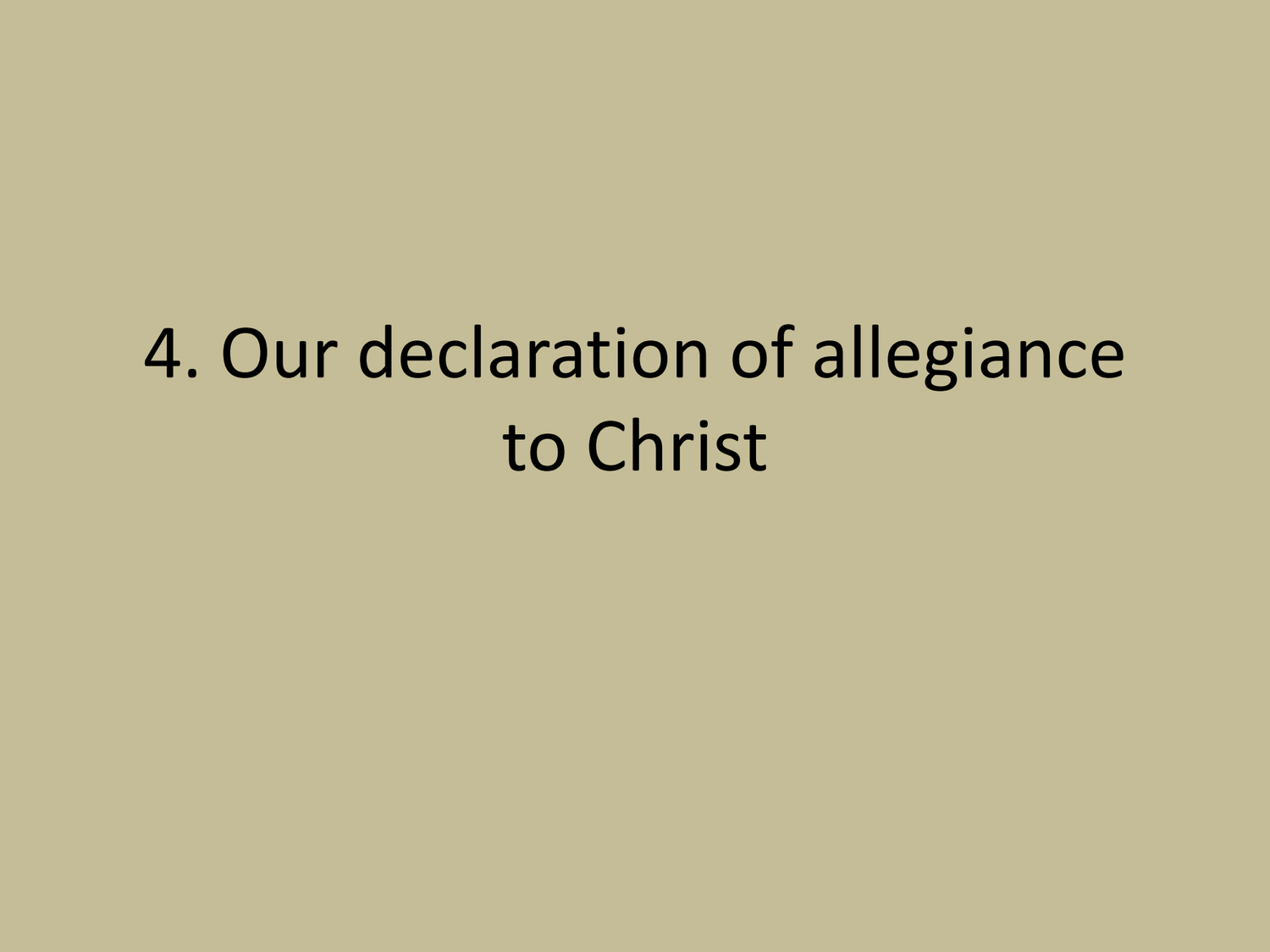"It is the mark by which we publicly profess that we wish to be reckoned God's people; by which we testify that we agree in worshipping the same God, in one religion with all Christians; by which finally we openly affirm our faith"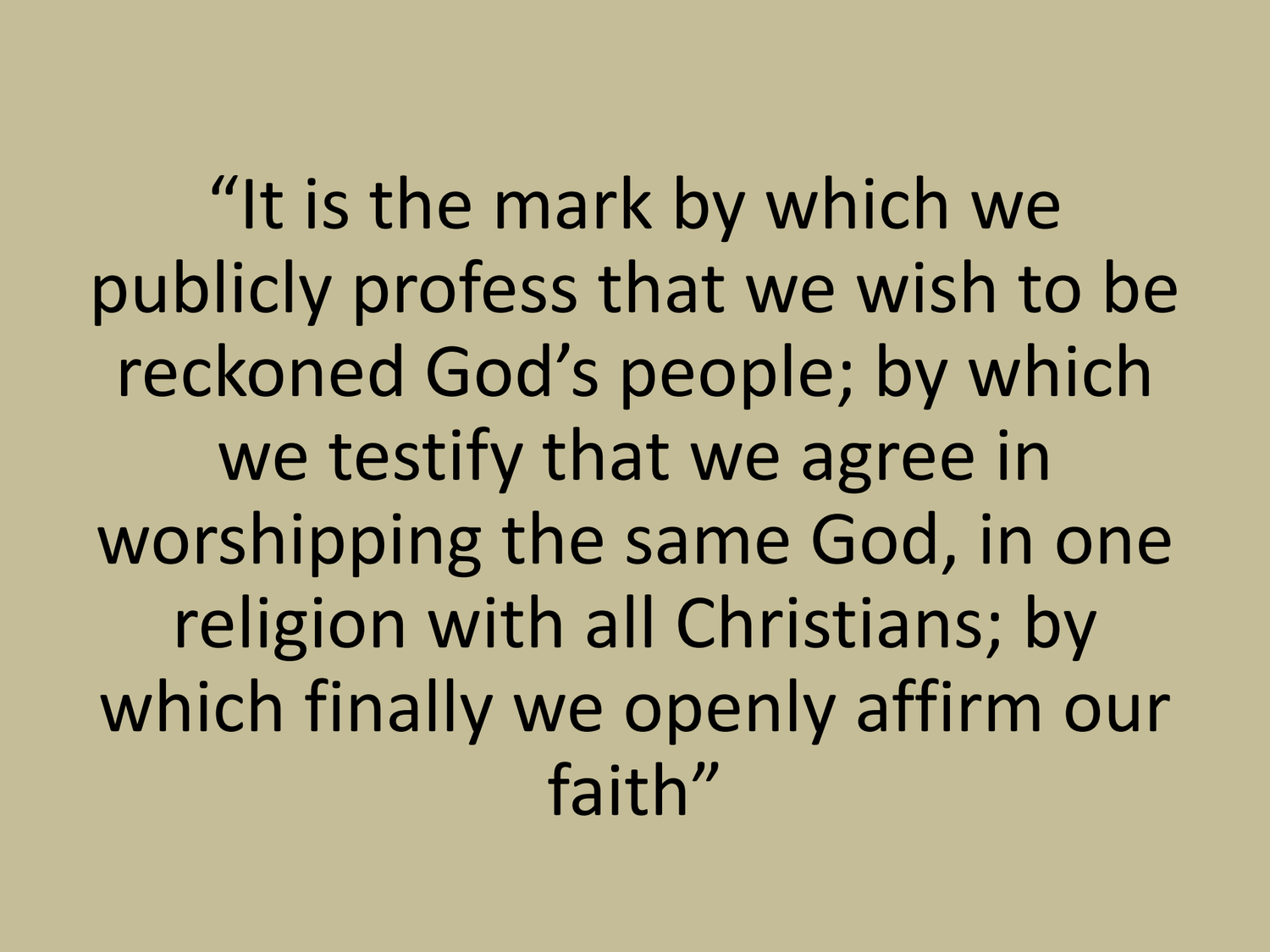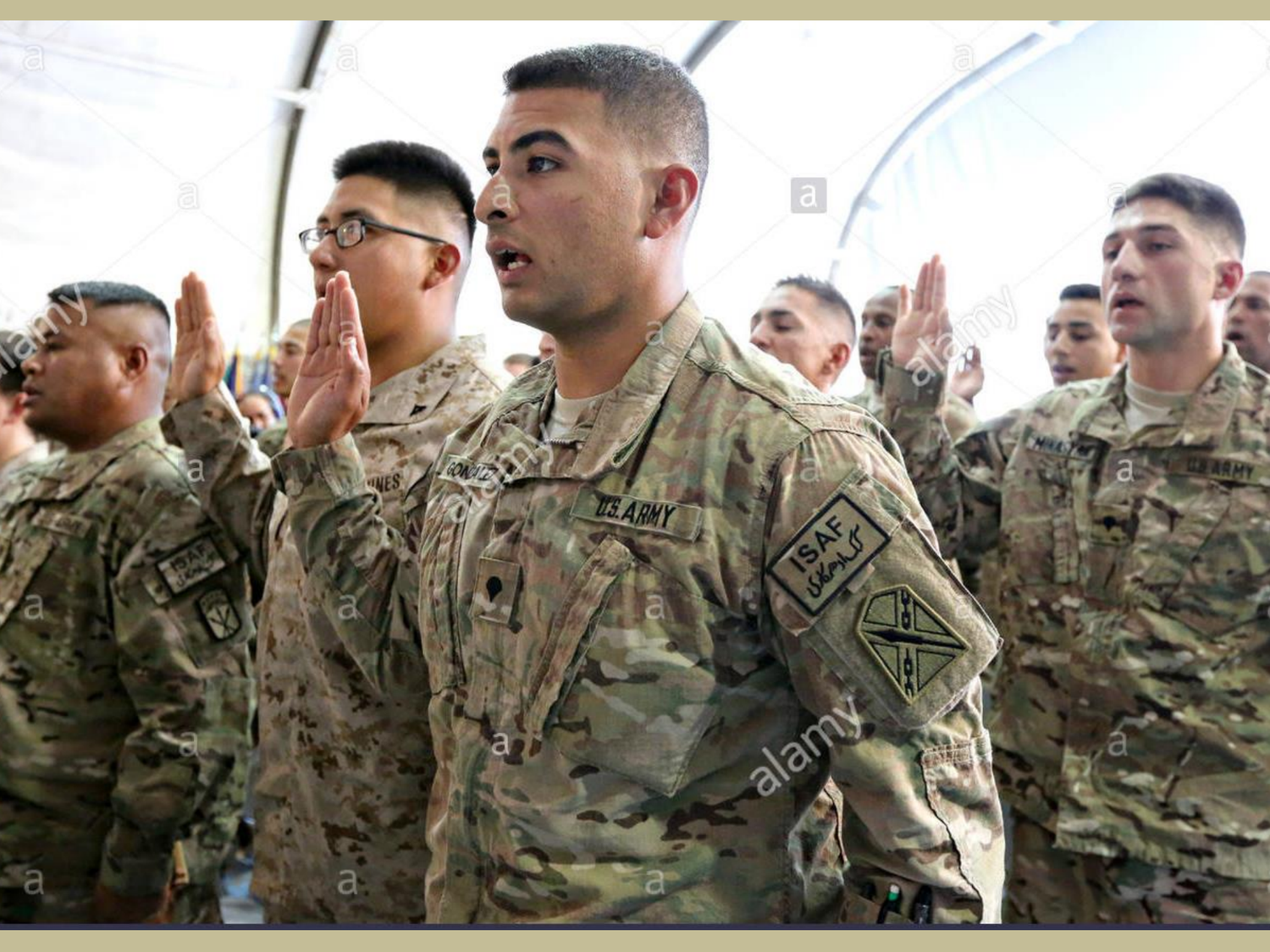# 5. A stimulus to mutual love and service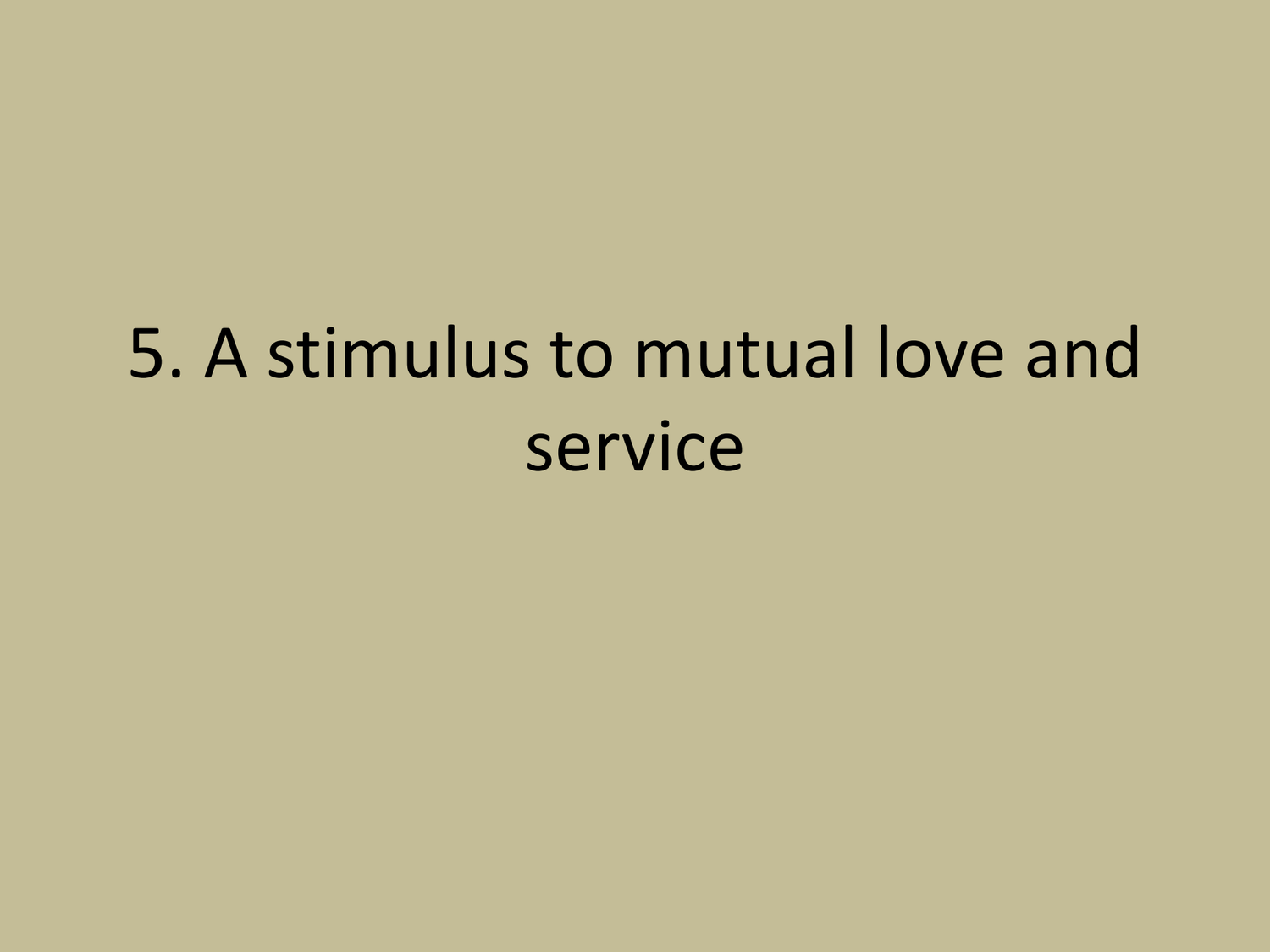"We ought by [baptism] to testify . . . that we enter into God's church in order to live harmoniously with all believers in complete agreement of faith and love"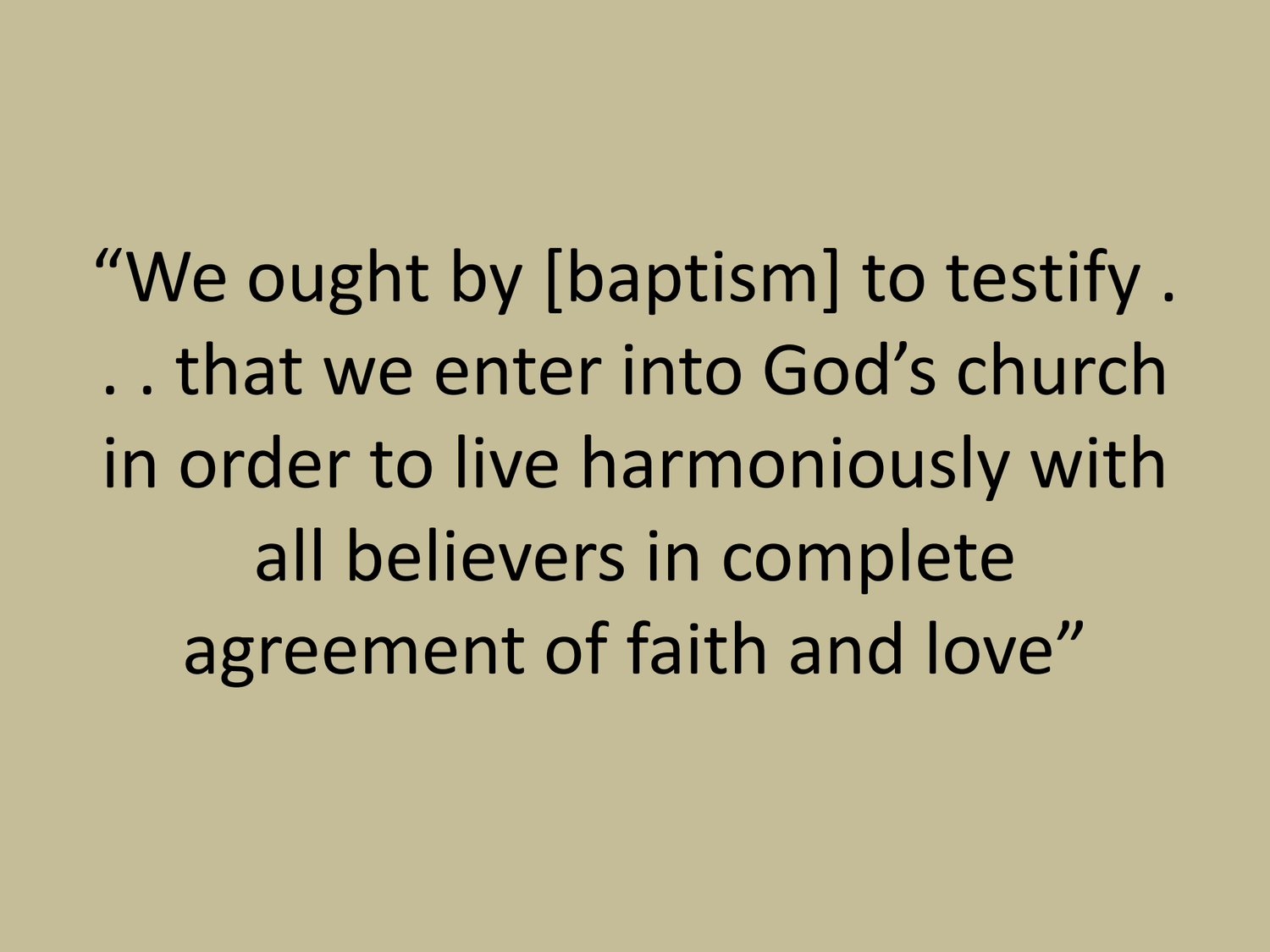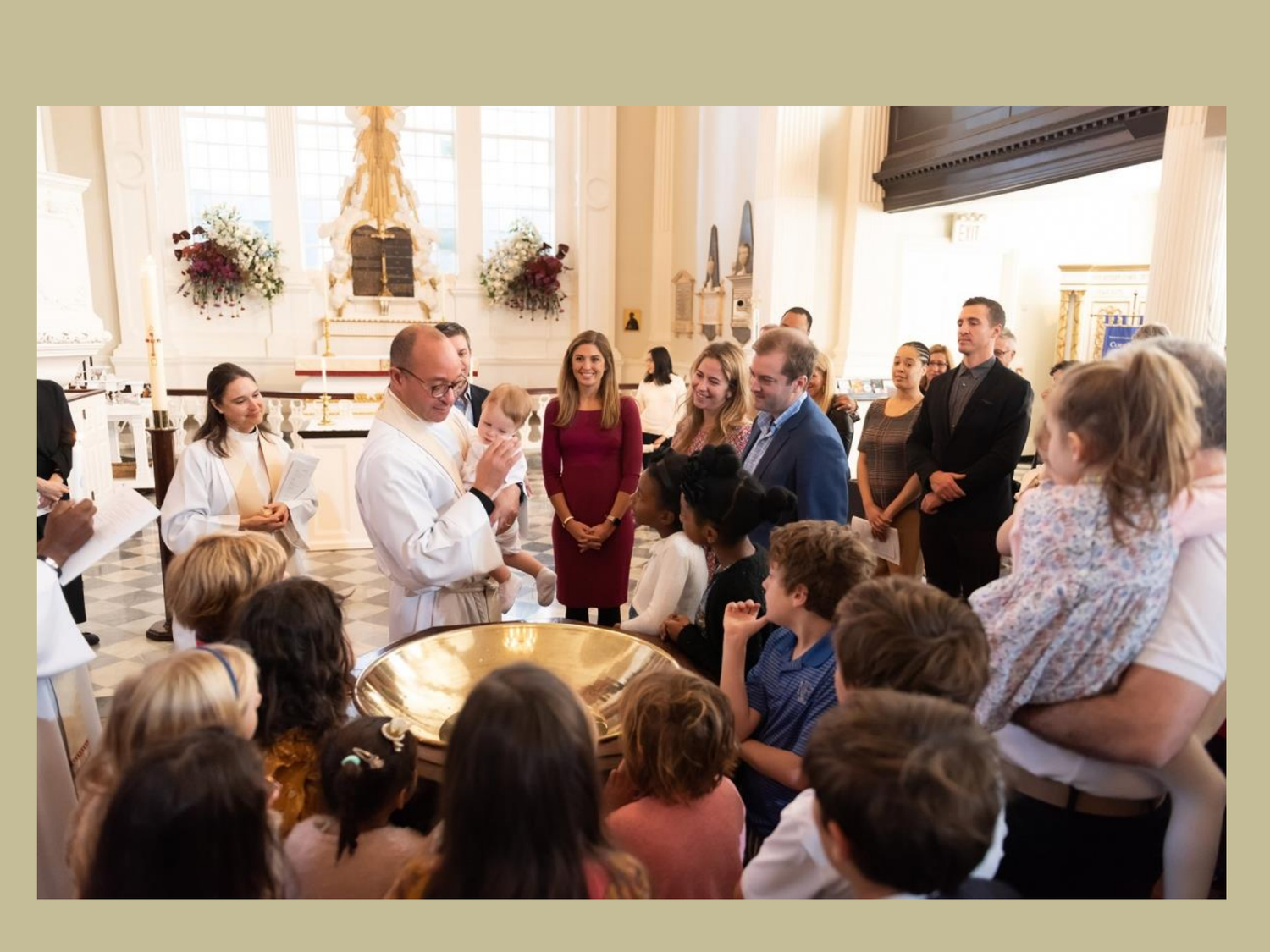#### So, why do we baptize infants?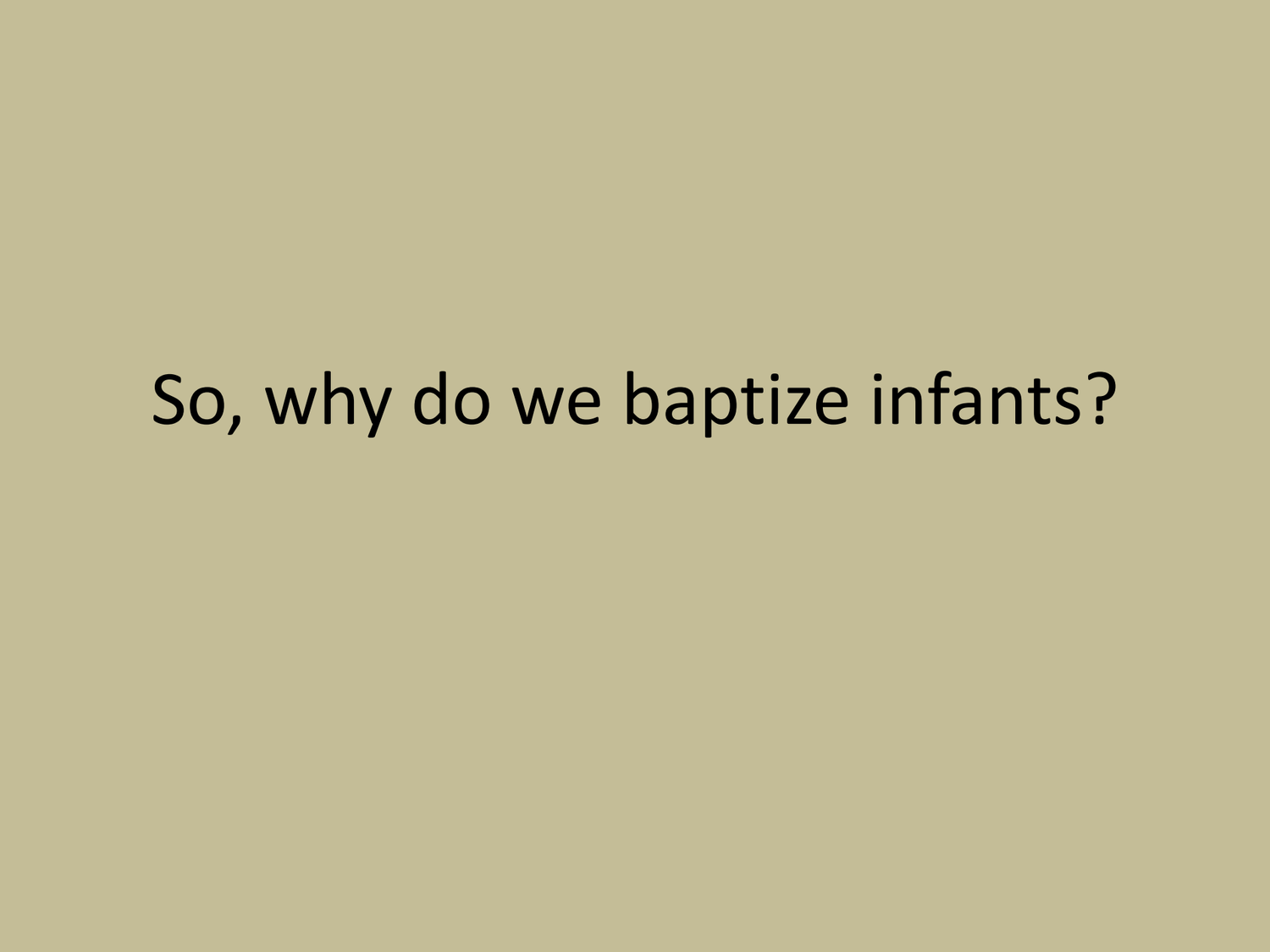# For the sake of the child as he or she grows up—"I belong to God"